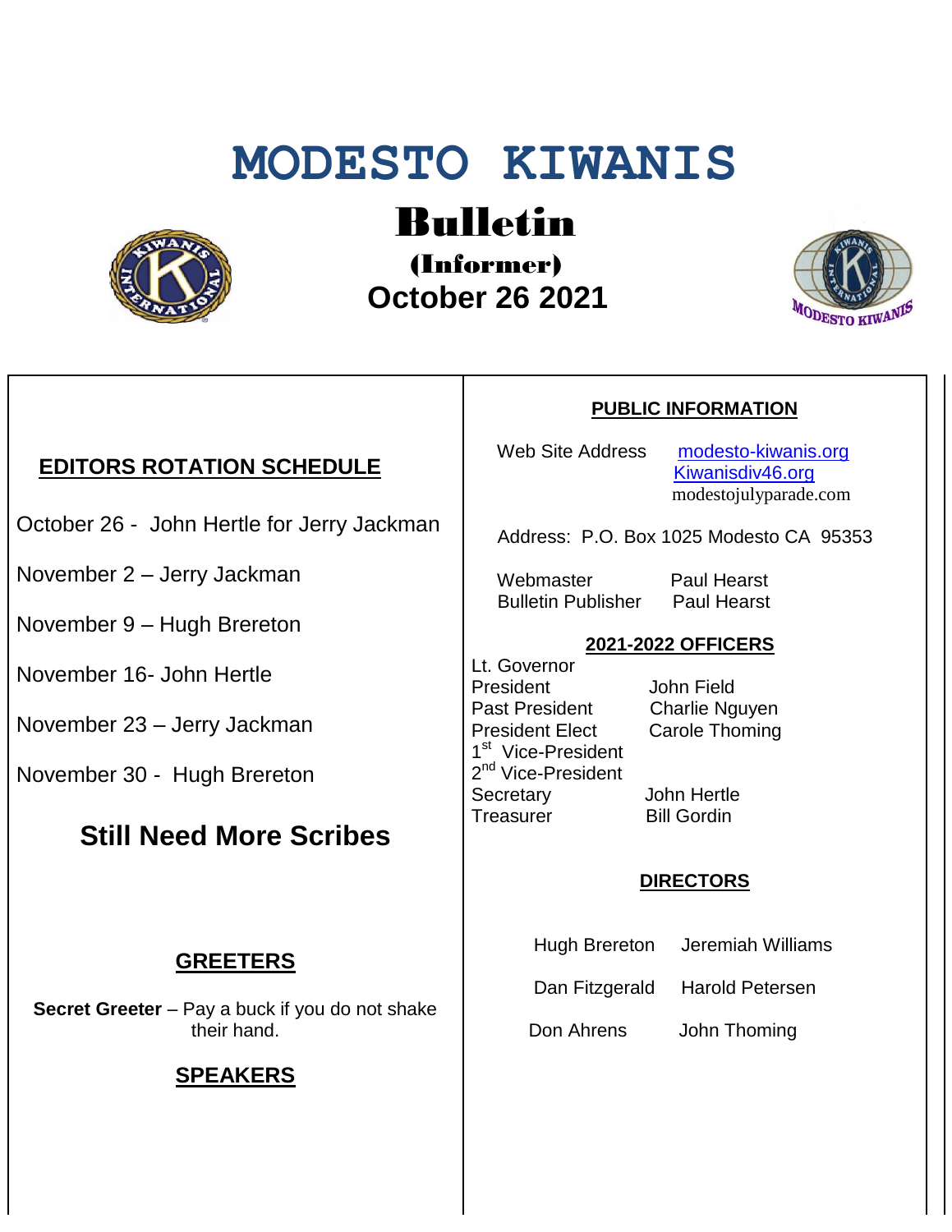Call to order 12:05 by **Prez John**

Pledge led by **John H** Patriotic Song via **Don A** Invocation given by **Carole Ann**

**President John** introduced his quest, Chris Field, his bride of 43 years (44 correct by Chris) Chris is also his best friend, Pickle Ball partner and Netflix companion now 'binge' watching "The Morning Show" **John** also explained the rules of Pickle Ball ..as.. tennis on a smaller court

**Hugh** mention something about not liking dentists but liking **John** and something about a Nashville Dentist? (Not sure)

**Carole Ann** reported on the Wool Growers event, 30 attended food great as usual. She will try to set it up in the spring again.

**John H** had a sad \$ (although he didn't have \$) for **Craig** who finally reached his limit of Hot Sauce on one of the dishes!

**Craig** reported on "The Park" (last week's meeting). Well attended, **Jerry Short** looked great! Food was very good and **Craig** joked (not really) that we gained 5 lbs. on the desert alone! After Lunch we were led on a tour of the very nice facility.

**Craig** also reported that we sold 312 ticket for the Ciappino Event and 73 were a 'no-show'.

**Prez John** reported that **Carole Ann** was incorrectly elected to the Board of Directors as she is already on as Prez-elect. **Don A** was nominated in her place last week, nominations closed, unanimous vote to elect **Don A** to the Board!

**Jerry** was a late arrival as he had to take his wife home from an emergency room visit because of a migraine caused by choking (?) Did I get that right **Jerry**? **Jerry** also drove across the USA in his RV all the way to Arcadia Main. One night he couldn't find a place to camp so he improvised. He was awakened by an angry homeowner who said that he was camping in his driveway! He was nice about it and let them stay the night. **Jerry** also mentioned **Russ Harrison**, former member, had move to the Martha's Vineyard area (I think he said he visited them)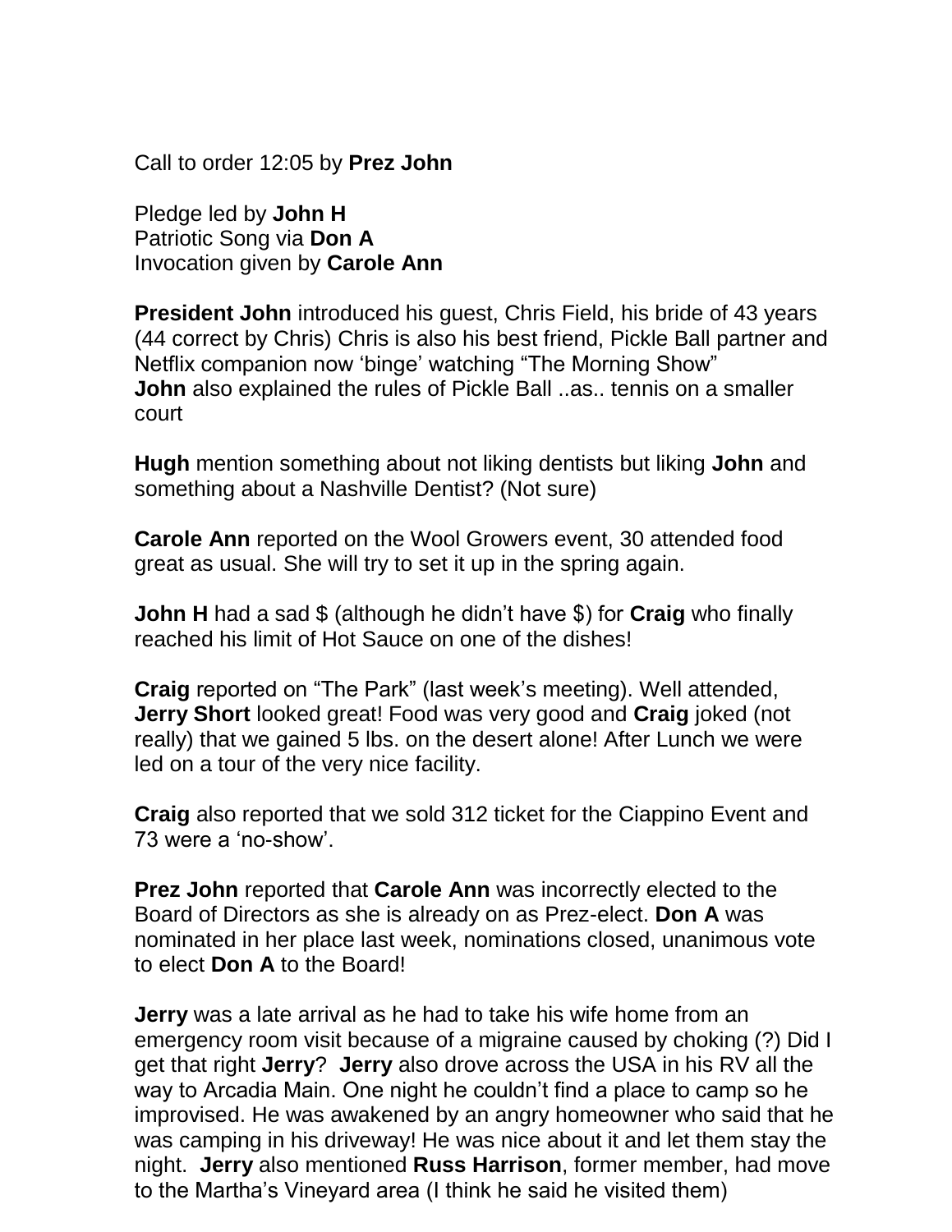**Jeramiah** came in late too announcing that he came here last week and was alone (Met at The Park last week) claiming he did not receive the announcements. Wrong email count? [oakcraftbyjeremiah@sbcglobal.net](mailto:oakcraftbyjeremiah@sbcglobal.net) There! Now everyone has it  $\odot$ 

**Craig** had a sad \$ for **Jeremiah** and his email

**Don A**, \$5 for missing Wool Growers but went to the Gallo for the Doo-Wop Concert. EXCELLENT SHOW recommended to everyone that they try to go next time they are here. **Don** also chatted a little about the 'Tropical Cyclone Weather' and the record rainfall.

**John H** (again, no \$) Went to Visit daughter in Washington where he witnessed dark sky and something falling from the sky, he googled it and was RAIN! Then, he spends the weekend at Pine Mt Lake and watches record rainfall! He also told of himself being really stupid by grabbing a *HOT* pot handle with his nerve damaged hand (Mark has photos if you really want to know)

**Bill** had \$5 for the Raiders

**John F** \$2 for nets weeks 49er win \$2 **John & Carole** Ann's anniversary \$1 for Chris joining us

**John & Carole**, \$15 for 15 years but handed in a \$20

**Jeremiah** had \$5 for attending Harold Whaley's Funeral. Harrold was a vital participant in the Stanislaus Co Fair for over 40 years. (**John H** concerned and also mentioned he went to High school with his daughters) \$10 for his son Michael's 'spinout' near Patterson in the heavy rain. No one hurt except the car!

**Charlie**, \$s for the Wool Growers. He also took the train to Jack London square with his son. Had a blast!

Chris Field drew **Dan Fs** wining ticket # but Dan picked the wrong marble.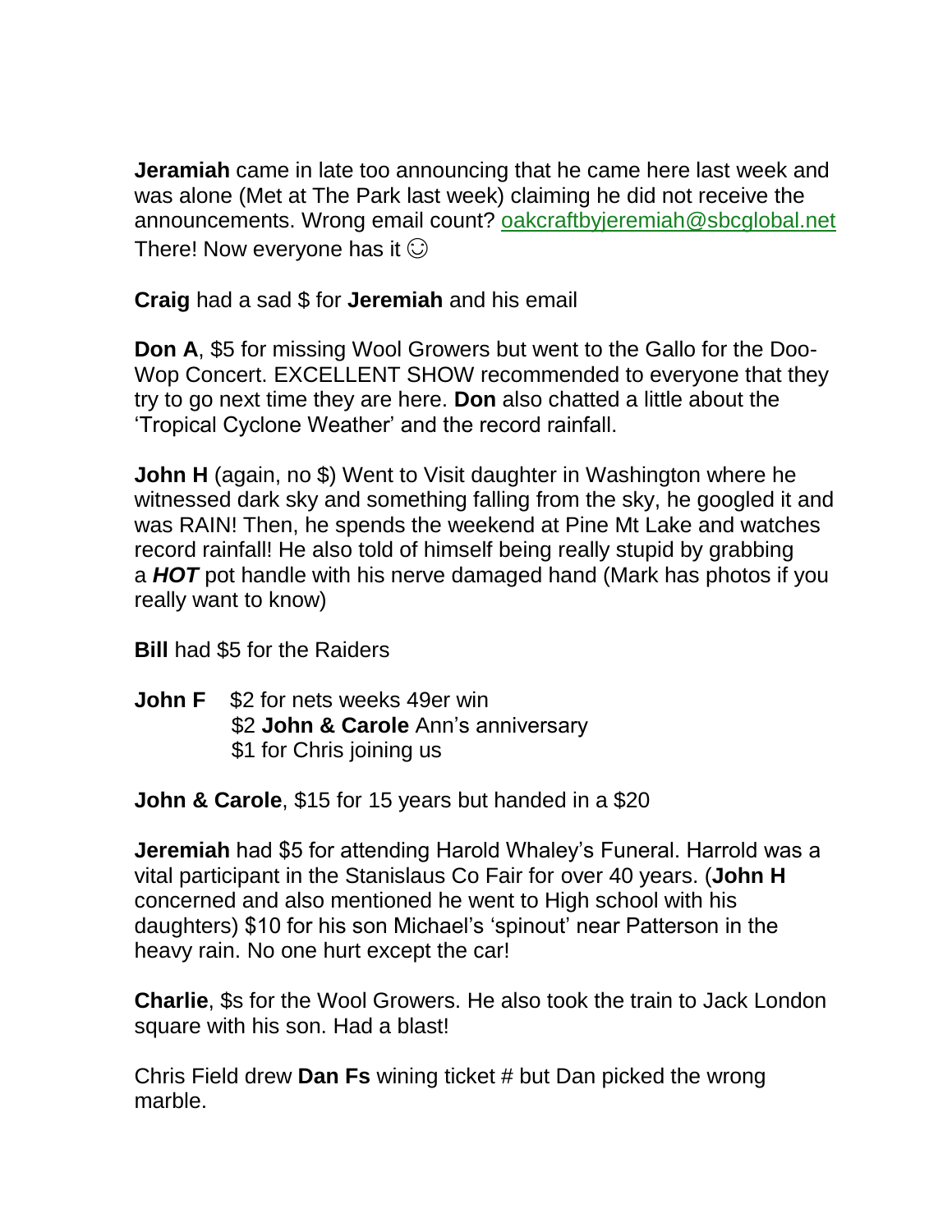#### Program:

**John Field DDS** spoke on the history of Dental Implants. (An outline is attached) Starting 2000 BC! It should be noted that prior to 300 AD implants were done on 'rich' dead people (so they looked good in the casket of reincarnation so the had a full set?)

History of Dental Implants Humans have used dental implants in one form or another to replace missing teeth.<br>2000 BC-- Bamboo pegs were used in China to replace missing teeth. 2000 BC-- Bamboo pegs were used in China to replace missing teeth.<br>2000 BC-- Phoenicians used onld ligative to a lift. 2000 BC—Phoenicians used gold ligature to stabilize loose teeth<br>1000 BC—mummy of Foyntian King belo stabilize loose teeth 1000 BC—mummy of Egyptian King had a front cooper peg for a missing tooth<br>300 BC – Celtic body had iron peg for a missing front tool.  $300 \text{ BC} - \text{Celtic body had iron peg}$  from a front cooper peg<br> $300 \text{ AD}$ —Phoenicians medal of  $\frac{1}{2}$ 300 AD—Phoenicians made a fix bridge using gold wire and ivory teeth<br>600 AD—First true dental implore  $M<sub>c</sub>$ 600 AD -First true dental implant. Mayans used carved shell to replace missing teeth.<br>X-rays showed that bone had farm and increase in the state of the state of the state of the state of the state of the state of the state X-rays showed that bone had form around the shell holding it in place<br>Sugar cane is brought to E<sub>n</sub> 1200 AD Sugar cane is brought to Europe. The start of tooth decay 1500-1800 Teeth of underprivileged or cadavers were collected for allotransplantation As you can imagine this caused al kinds of problems, especially infections The most famous person doing this in the literature was John Hunter. He said "that the replacement tooth should be a little smaller to easily fit in the socket." But, he is also guilty of spreading Syphilis to seven of his patients. 1700 --- early dentures made using ivory teeth. George W dentures made from lead and Hippopotamus teeth fixed with gold screws he started loosing teeth at age 24 by 1789 when he Became president he only had one tooth left 1790 ----Allotransplantation is phased out with the development of the first dentures made with porcelain teeth. 1800 --- Implant placed made from a gold. Poor results due to inflammation Thru 1900 different material such as lead and platinum was used for implant, but still poor results  $|900 - 30|$  Dem hascelfs 1913 -- Dr Greenfield placed a basket shaped cylinder of Iridio-platinum. 1915 -- Di Orcentrela placed a called angles by were being used in orthopedic surgery With very good results. Dentist used these screws to hold plates under the gums. With a post on top. The first truly successful implants (blade) With a post on top. The first truly successful implants (black)<br>1938—Dr Adams placed a stainless steel implant with grooves **Boned** grew tight around Dr Adams placed a statifiest steel inplant with goover boiled growing<br>The grooves holding the implant in place. Caused slight inflammation The grooves holding the implant in place. Caused stight inframediation<br>  $\frac{1}{2}$  = -the first subperiosteal implant<br>  $\frac{1}{2}$  = -the first subperiosteal implant<br>  $\frac{1}{2}$  = -the first subperiosteal implant<br>  $\frac{1}{2}$  = Growth around the implant Growth around the implant<br>1952 Dr Branemark, an orthopedic surgeon, was studying bone healing and regeneration<br>1952 Dr Branemark, it do in the femur of a Rabbit. To his surprise the bone fused to it. the place a titanium cylinder in the femur of a Rabbit. To his survey we health to this subset of the book e a titanium cylinder in the felial of a ration. To all supplies are only fasca to the<br>He felt this type of bone fusion to titanium could be used in all parts of the body He felt this type of bone rasion to trainiant edge of a disearch and parts of the t Nuclear reactors his research showed that the body does not recognize titanium as Foreign body. Titanium as it turns out is strong, lightweight, corrosion resistant Nontoxic and it's flexibility and elasticity is similar to that of human bone 1965 Dr Branemark placed the first dental implant made of titanium. The first titanium was smooth and took 6 months for osteointegration Then they etched shorter time  $\sqrt{2}$   $\sqrt{U}$  Then they plated the titanium with calcium and phosphate 3 months now